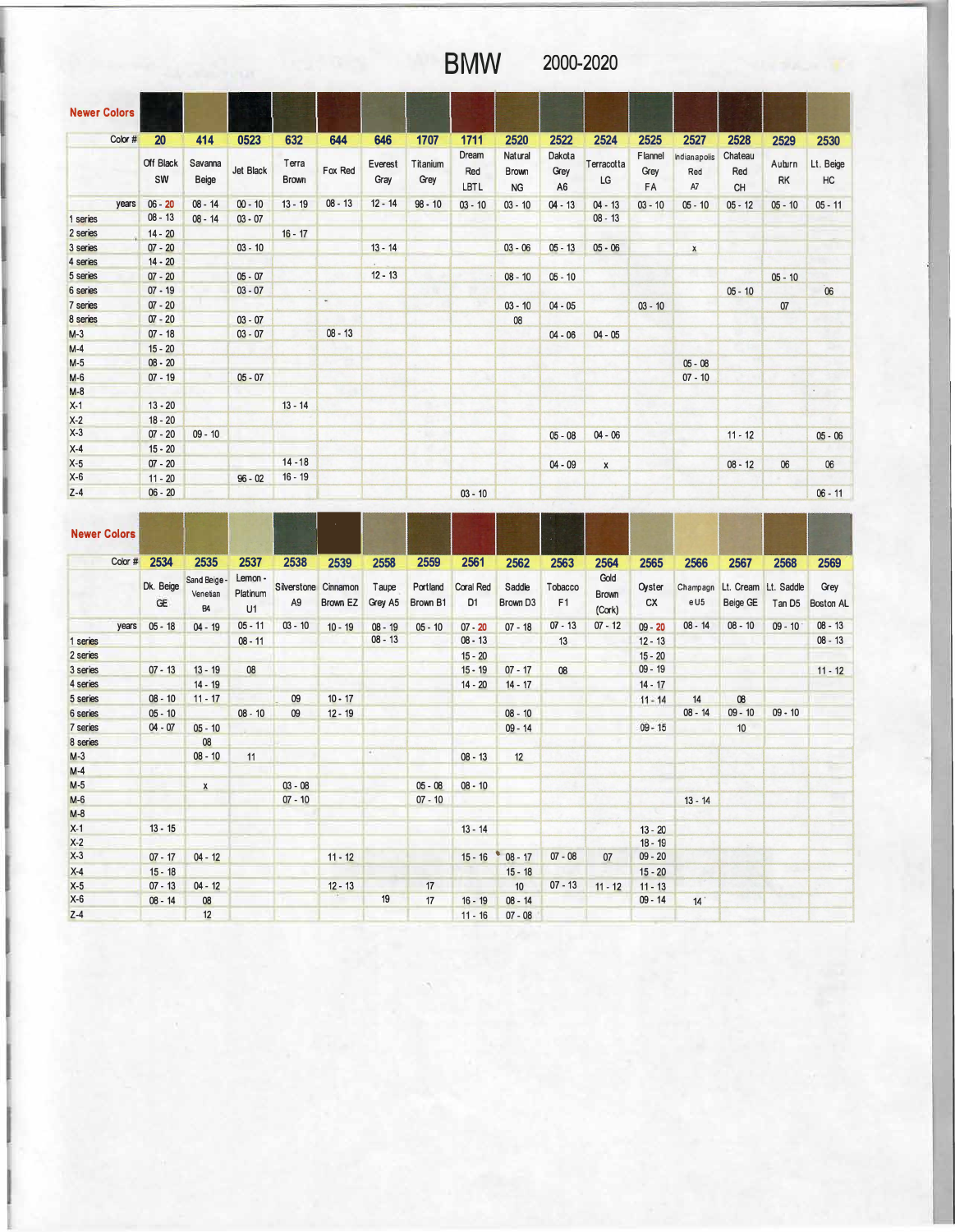## **BMW** 2000-2020

| <b>Newer Colors</b> |                                      |           |                   |                  |                 |                  |                        |                          |                                |           |                           |           |                      |           |           |                |
|---------------------|--------------------------------------|-----------|-------------------|------------------|-----------------|------------------|------------------------|--------------------------|--------------------------------|-----------|---------------------------|-----------|----------------------|-----------|-----------|----------------|
| Color #             | 2570                                 | 2571      | 2572              | 2573             | 2576            | 2578             | 2579                   | 2580                     | 2583                           | 2584      | 5021                      | 5412      | 9876                 | M137      | M311      | <b>S5841</b>   |
|                     | Amerone<br><b>Brown</b><br><b>P5</b> | Dark Blue | Canberra<br>Beige | Chesnut<br>Brown | Veneto<br>Beige | Paladium<br>Blue | Canyon<br><b>Brown</b> | Mocha                    | Zagora<br>Beige<br><b>NAFZ</b> | Tartufo   | Silversione il Opal White |           | Champagn<br>$\theta$ | Cognac    | Caramel   | lvory<br>White |
| years               | $07 - 20$                            | $09 - 10$ | $13 - 20$         | $11 - 14$        | $12 - 15$       | $13 - 14$        | $12 - 19$              | $14 - 20$                | $13 - 18$                      | $18 - 20$ | $13 - 20$                 | $13 - 20$ | $13 - 19$            | $16 - 19$ | $14 - 20$ | $12 - 19$      |
| 1 series            |                                      |           | 13                |                  |                 |                  |                        |                          |                                |           |                           |           |                      |           |           |                |
| 2 series            |                                      |           |                   |                  |                 |                  |                        |                          |                                |           |                           |           |                      | 19        |           |                |
| 3 series            |                                      |           | 20                | $09 - 11$        | $12 - 13$       |                  |                        | 20 <sup>20</sup>         |                                |           |                           |           |                      | $18 - 19$ |           |                |
| 4 series            |                                      |           |                   |                  |                 |                  |                        |                          |                                |           |                           | $17 - 19$ |                      | $18 - 19$ |           | $15 - 19$      |
| 5 series            | 14                                   | $09 - 10$ | $18 - 20$         |                  |                 |                  |                        | $14 - 20$                |                                | $18 - 19$ |                           |           | 14                   | $18 - 19$ | $18 - 19$ | $14 - 19$      |
| 6 series            | $14 - 19$                            |           |                   |                  |                 |                  | $14 - 19$              | 19                       |                                |           |                           | $14 - 19$ | $14 - 19$            | $16 - 19$ |           | $12 - 19$      |
| 7 series            | $07 - 20$                            | $09 - 10$ | $16 - 20$         |                  | $13 - 15$       | 14               | 14                     | $16 - 19$                | $16 - 18$                      | $18 - 19$ |                           | 14        |                      | $16 - 19$ | 14        | $13 - 19$      |
| 8 series            |                                      |           |                   |                  |                 |                  |                        |                          |                                | $19 - 20$ |                           |           |                      |           | 19        | 19             |
| $M-3$               | $16 - 18$                            |           |                   |                  |                 | 13               |                        |                          |                                |           | $17 - 18$                 | $16 - 18$ |                      |           |           |                |
| $M-4$               | $16 - 20$                            |           |                   |                  |                 |                  |                        |                          |                                | 19        | $15 - 20$                 | $16 - 20$ |                      |           |           |                |
| $M-5$               | $14 - 16$                            |           |                   |                  |                 |                  |                        |                          |                                | 20        | $13 - 20$                 |           | 16                   |           | 19        |                |
| $M-6$               | $13 - 19$                            |           |                   | 11               |                 | 14               | $13 - 19$              | <b>Contract Contract</b> | $13 - 14$                      |           | $13 - 19$                 | $13 - 19$ | $13 - 18$            |           |           |                |
| $M-8$               |                                      |           |                   |                  |                 |                  |                        |                          |                                | $19 - 20$ | 20                        |           |                      | $19 - 20$ |           | $19 - 20$      |
| $X-1$               |                                      |           | $16 - 18$         |                  |                 |                  |                        | $16 - 20$                |                                |           |                           |           |                      |           |           |                |
| $X-2$               |                                      |           |                   |                  |                 |                  |                        | $18 - 20$                |                                |           |                           |           |                      |           |           |                |
| $X-3$               |                                      |           | $18 - 20$         | $11 - 14$        |                 |                  |                        | $16 - 20$                |                                |           |                           |           |                      | $18 - 19$ |           | $16 - 17$      |
| $X-4$               |                                      |           |                   |                  |                 |                  |                        | $15 - 19$                |                                | $19 - 20$ |                           |           |                      | 19        |           | $16 - 19$      |
| $X-5$               | $17 - 19$                            |           | $13 - 20$         |                  |                 |                  |                        | $14 - 18$                |                                |           |                           |           |                      | 19        |           | $14 - 19$      |
| $X-6$               | $17 - 19$                            |           | $16 - 18$         |                  |                 |                  |                        |                          |                                |           |                           |           | 14                   |           |           | $13 - 18$      |
| $Z-4$               |                                      |           | $14 - 16$         |                  |                 |                  | $12 - 14$              |                          |                                |           |                           |           |                      |           |           | 16             |

Older Colors Color # 436 **436 0515 0519 0520 0521 0522 635 930 1703 1704 2092 2394 2521 2523 2526 2531**  Sand Report of Nature Truffle Creme Dove Grey Sand Charcoal Café Sand Beige Cinnamon Gray Brown Brown Imola Red Beige Beige Lt. Sand Titanium Grey (Beige) Beige P8SN N5ZM (titanium) NG TE <sup>IM</sup> GE years 99 - 04  $95 - 06$ 99- 07 04- 06 00 - 05 98 - 02 98 - 02 03 - 06 03 03 - 05 04 - 06 04 - 08 04 - 08 95- 06 03- 06 1 series  $\mathbf x$  $\mathbf x$  $\,$  x  $\,$ 3 series 05 - 07 **X** X  $\mathsf X$ **X X** 07 4 series  $98 - 02$ 5 series  $\mathsf{x}$ 07 6 series  $03 - 06$ 7 series 04- 05 8 series 08  $\mathbf x$  $\mathbf{x}$ X  $\mathbf{x}$ 04- 06 M-3 **X X**  x  $\mathbf{x}$ M-5 05- 06 M-6 **X**   $\pmb{\mathsf{x}}$ 03 08 X-3 05- 06 **X**   $\mathbf{x}$  $\mathbf x$ X-5 04- 06 Z-3 97  $\overline{00}$ 05- 06 Z-4· **X X** 

| <b>Older Colors</b> |         |               |               |                         |            |               |                   |                           |                    |                               |              |
|---------------------|---------|---------------|---------------|-------------------------|------------|---------------|-------------------|---------------------------|--------------------|-------------------------------|--------------|
|                     | Color # | 2532          | 2533          | 2536                    | 2574       | 2575          | 2577              | 2582                      | C1735              | M120                          | <b>S6060</b> |
|                     |         | Beige85<br>AB | Beige85<br>AB | Terra<br>B <sub>8</sub> | Jerez Gray | Jedder<br>Red | Platinum<br>Beige | Lt Spang<br><b>Bronae</b> | <b>Silver Grey</b> | <b>Stone</b><br>Green<br>J6GN | Walnut       |
|                     | years   | $04 - 06$     | $03 - 06$     | $05 - 08$               |            |               |                   | 07                        |                    | $03 - 05$                     | $09 - 16$    |
| 3 series            |         |               |               | $05 - 08$               |            |               |                   |                           |                    |                               |              |
| 7 series            |         |               |               | X                       |            |               |                   |                           |                    | X                             |              |
| M-series            |         |               |               |                         |            |               |                   | 07                        |                    |                               |              |
| $X-1$               |         |               |               |                         |            |               |                   |                           |                    | x                             |              |
| $Z-3$               |         |               |               |                         |            |               |                   |                           |                    | $\pmb{\mathsf{x}}$            |              |
| $Z - 4$             |         | $04 - 06$     | $03 - 06$     |                         |            |               |                   |                           |                    |                               | $09 - 16$    |

 $\tilde{\mathcal{C}}$ 

 $\qquad \qquad t$